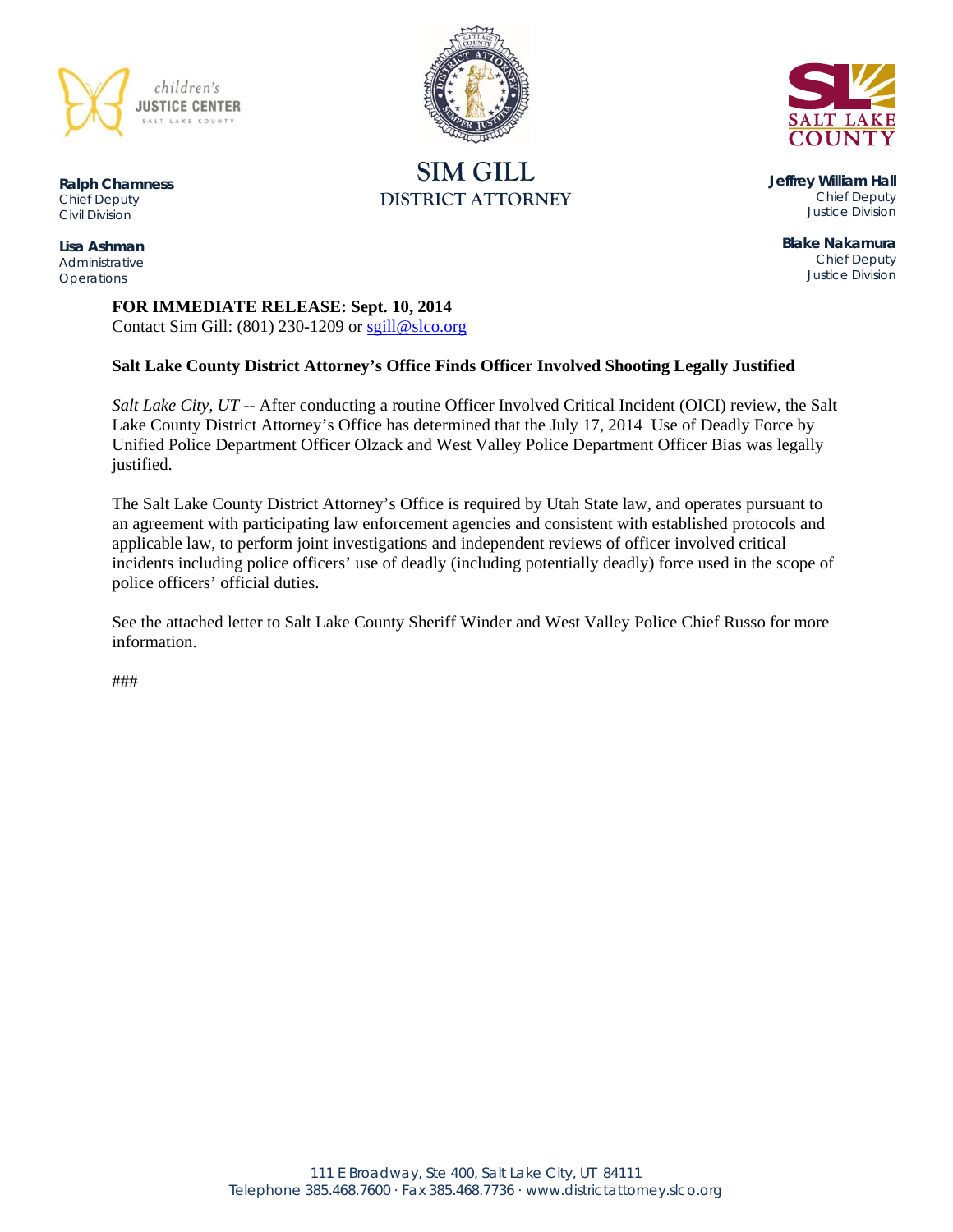



**SIM GILL DISTRICT ATTORNEY**

**Jeffrey William Hall** *Chief Deputy Justice Division*

**Blake Nakamura** *Chief Deputy Justice Division*

Chief Lee W. Russo West Valley City Police Department 3575 Market St. West Valley City, UT 84119

Sheriff James M. Winder Unified Police Department 3365 South 900 West Salt Lake City, Utah 84119

September 8, 2014

RE: *West Valley Police Officer Shaun Bias'* and *Unified Police Officer Dustin Olzack's Use of Deadly Force* Incident Location: 1780 West and Bowling Ave. Taylorsville, Utah Incident Date: July 17, 2014

Dear Chief Russo and Sheriff Winder:

The Salt Lake County District Attorney's Office ("D.A.'s Office") operates under Utah State law and pursuant to an agreement between the D.A.'s Office and participating law enforcement agencies to perform joint investigations and independent reviews of officer involved critical incidents ("OICI") including police officers' use of deadly force while in the scope of their official duties. Pursuant to the agreement between the D.A.'s Office and participating law enforcement agencies, the D.A.'s Office has reviewed the above referenced matter to determine whether, and if so why, the above referenced OICI was "justified." As outlined more fully below, the D.A.'s Office determined Officers Bias' and Olzack's use of deadly force was "justified" under Utah State law.

On July 17, 2014, West Valley Police Department (WVPD) Officer Shawn Bias and Unified Police Department (UPD) Officer Dustin Olzack fired their weapons at Ramon S. Franco. Franco was hit and survived.

WVPD Case No.: 14i032850 UPD Case No.: CO14-108715 Our Case No.: 2014-1662

**Ralph Chamness**  *Chief Deputy Civil Division*

**Lisa Ashman** *Administrative Operations*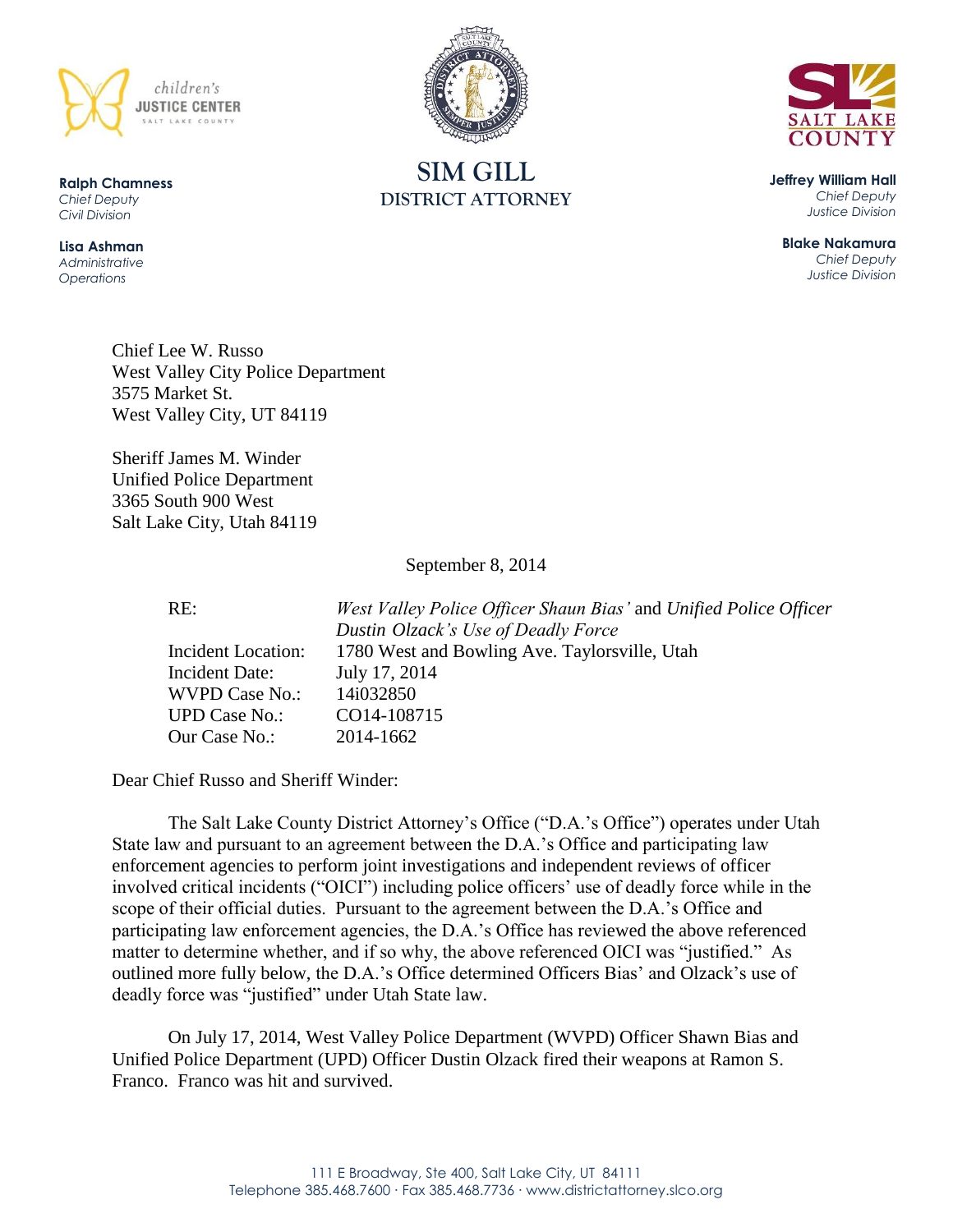…

# **UTAH STATE LAW**

As part of the review and "justification" determination, the D.A.'s Office relied in part upon the following statutory provisions for the legal analysis:

## **76-2-401. Justification as defense -- When allowed**.

(1) Conduct which is justified is a defense to prosecution for any offense based on the conduct. The defense of justification may be claimed:

(a) when the actor's conduct is in defense of persons or property under the circumstances described in Sections 76-2-402 through 76-2-406 of this part;

(b) when the actor's conduct is reasonable and in fulfillment of his duties as a governmental officer or employee;

# **76-2-404. Peace officer's use of deadly force.**

(1) A peace officer, or any person acting by his command in his aid and assistance, is justified in using deadly force when:

(a) the officer is acting in obedience to and in accordance with the judgment of a competent court in executing a penalty of death under Subsection 77-18-5.5(3) or (4);

(b) effecting an arrest or preventing an escape from custody following an arrest, where the officer reasonably believes that deadly force is necessary to prevent the arrest from being defeated by escape; and

(i) the officer has probable cause to believe that the suspect has committed a felony offense involving the infliction or threatened infliction of death or serious bodily injury; or

(ii) the officer has probable cause to believe the suspect poses a threat of death or serious bodily injury to the officer or to others if apprehension is delayed; or

(c) the officer reasonably believes that the use of deadly force is necessary to prevent death or serious bodily injury to the officer or another person.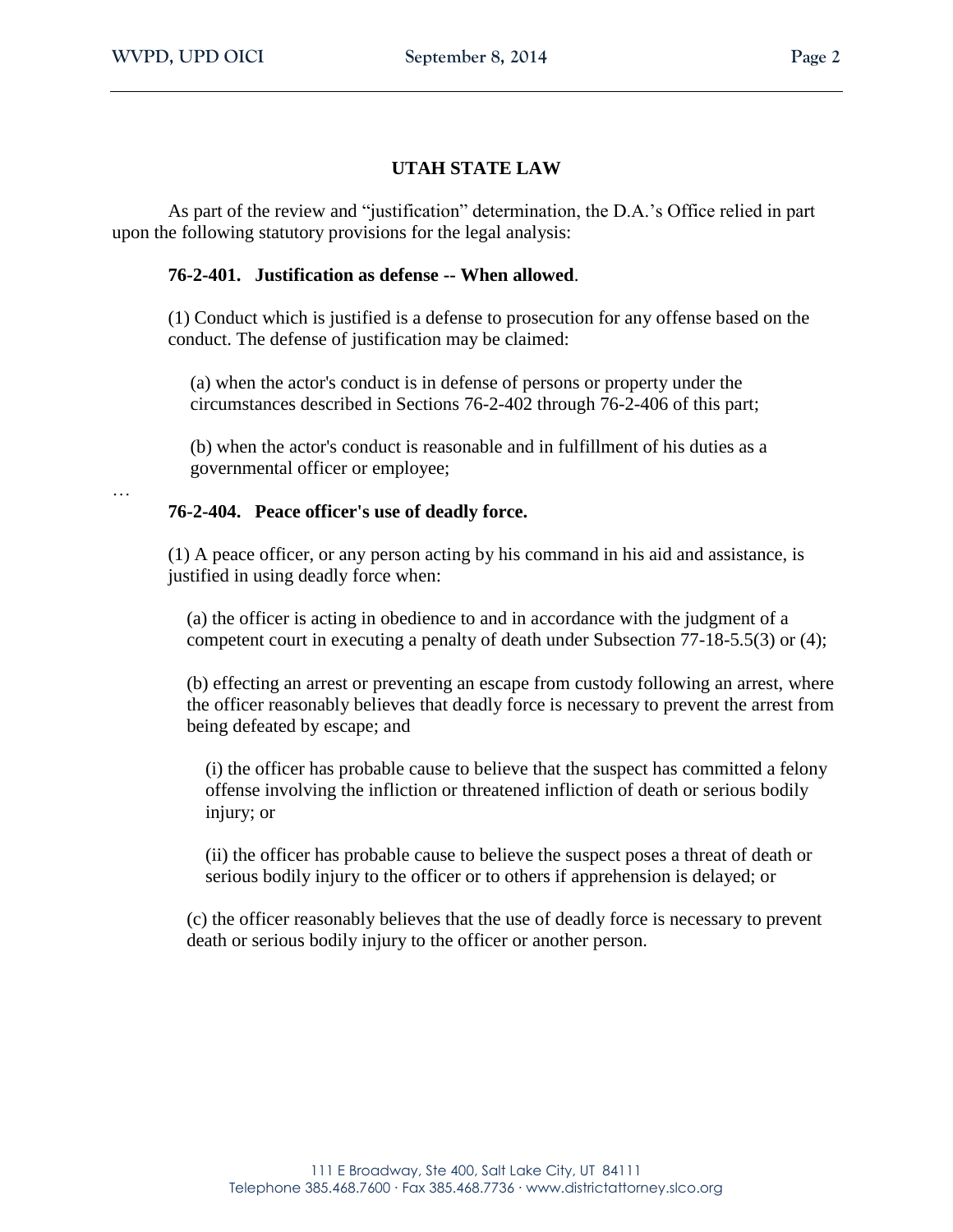#### **FACTS**

On July 11, 2014, two male suspects committed an aggravated robbery at the Kmart located at 1770 West, 4100 South in West Valley City, Utah. According to police who investigated the aggravated robbery, the suspects attempted to leave Kmart without paying for concealed items. Loss prevention security confronted the suspects. At least one of the suspects produced a firearm and fired three rounds inside the store. After shooting, both suspects fled to a vehicle in the parking lot. One of the suspects fired at a loss prevention security officer who was following to obtain suspect vehicle information. The round missed the loss prevention officer and hit the store above the front door over the heads of multiple customers.

Over the next few days, detectives investigating the Kmart aggravated robbery developed information about potential suspects. On July 16, 2014, detectives organized a surveillance operation to try to obtain more information. Officers in unmarked police cars conducted surveillance in the area of 900 South, 100 West in Salt Lake City.

WVPD Sgt. R Shane Hamilton was part of the surveillance operation. Sgt. Hamilton was interviewed by OICI investigation team members. He said that during the operation, a gray Toyota Camry pulled up alongside his vehicle and blocked his driver's side door. Sgt. Hamilton said someone inside the Camry shined a flashlight inside his vehicle. Sgt. Hamilton called for assistance from other police officers. Sgt. Hamilton said a police car pulled up behind the Camry and activated the emergency lights. Sgt. Hamilton said the Camry accelerated and officers initiated a pursuit. The pursuit traveled through Salt Lake City, West Valley, Kearns and Taylorsville where it terminated at 1780 West and Bowling Ave. Taylorsville, Utah.

Utah Department of Public Safety (DPS) Agent Tim Leak was interviewed by OICI investigation team members. Agent Leak said he was working in South Salt Lake when he was advised of a pursuit in progress. Agent Leak said he responded to the area of 4700 South and 2600 West in Taylorsville. Agent Leak said as he traveled west on 4700 South, he observed one marked police car pursuing the suspect vehicle eastbound on 4700 South. Agent Leak said as he was turning to go east on 4700 South, a marked WVPD vehicle passed him. Agent Leak said both marked patrol vehicles had their lights and sirens activated. Agent Leak joined the pursuit as the third vehicle.

Agent Leak said he observed sparks coming from one the suspect vehicle's wheels. Agent Leak said after the suspect turned into a neighborhood, an officer reported over the radio that someone in the suspect vehicle was firing shots. Agent Leak said after the pursuit terminated at 1780 West Bowling Ave., he parked his vehicle further down the road on Bowling Ave. for cover.

Agent Leak said he went towards the location of the pursuit's termination and saw UPD Officer Dustin Olzack outside of his patrol vehicle firing his handgun<sup>1</sup> in the direction of where the pursuit terminated. Agent Leak said as he got closer he saw a suspect on the ground lying on

<sup>1</sup> OICI investigators found that Officer Olzack's weapon was down three rounds and three shell casings from his weapon were found at the scene.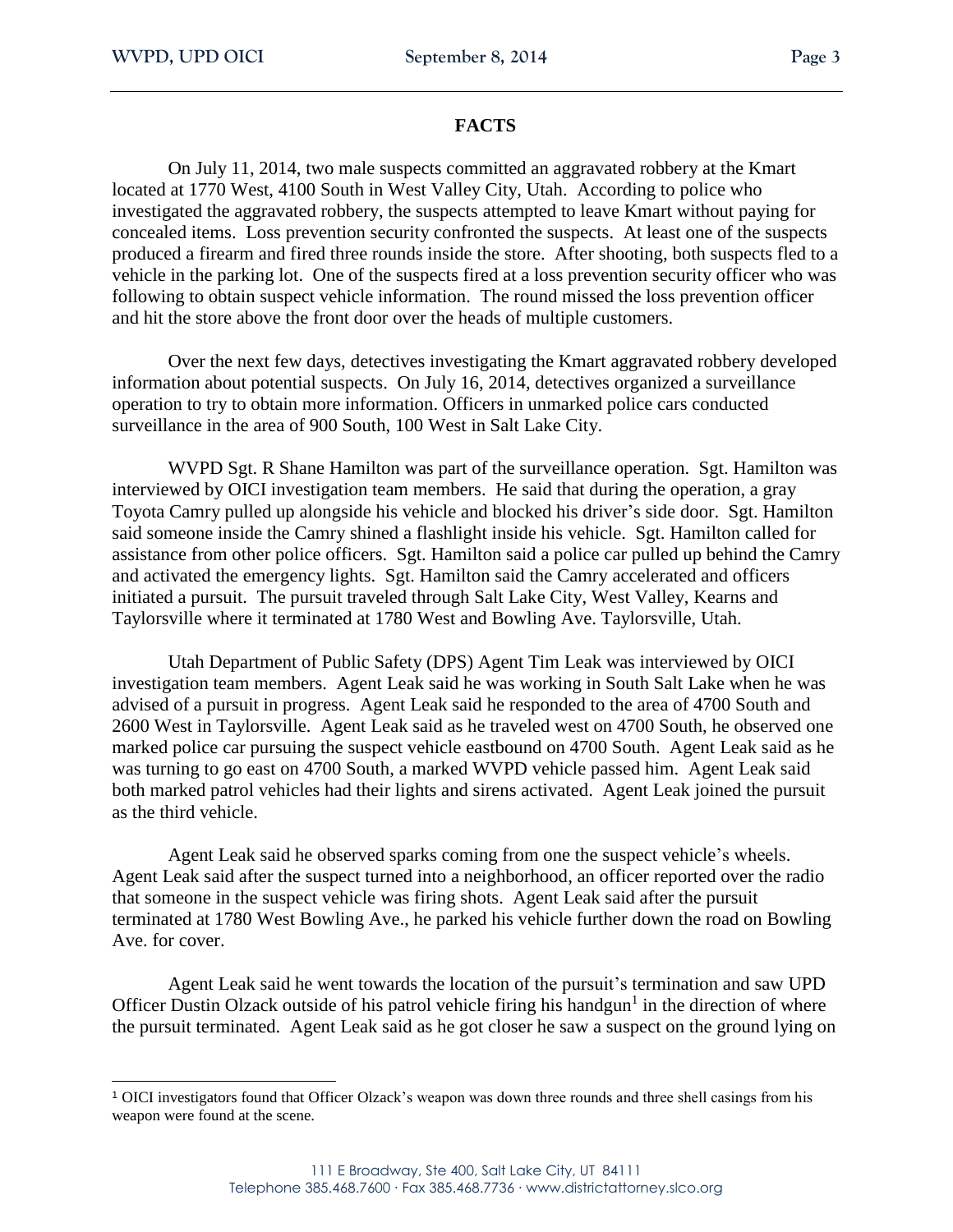his back. Agent Leak said he remained with the suspect until he was transported to an area hospital.

UPD Officer Colton Jensen was interviewed by members of the OICI investigation team. Officer Jensen said he heard the pursuit on the radio and responded to the area. Officer Jensen said he heard over the radio that the suspect was firing at pursuing officers. Officer Jensen said at the point of the pursuit's termination, he saw two police officers firing their weapons. Officer Jensen said as the officers approached the suspect they were giving him commands and asking the suspect where his firearm was located. Officer Jensen said he heard the suspect say he threw it.

WVPD Officer Shawn Bias was interviewed about his involvement in the OICI. Officer Bias said he was working a DUI shift and overheard radio traffic about officers involved in a pursuit in Salt Lake City. Officer Bias said he heard the pursuit traveling south and decided to get into a position to hold an intersection. Officer Bias said when he arrived at 4700 South, 3200 West to hold traffic, he observed the suspect vehicle travel eastbound on 4700 South. The vehicle was being pursued by one UPD patrol vehicle.

Officer Bias said his emergency lights were already activated because he was set up to block traffic at the intersection. Officer Bias said he couldn't see any additional police units coming. Officer Bias said he joined the pursuit and became the second officer in line. Officer Bias said he heard Sgt. Hamilton transmit over the radio this suspect was wanted in an aggravated robbery and was known to be armed. Officer Bias said that, based on the information from Sgt. Hamilton, he believed<sup>2</sup> the suspect in this pursuit may be related to the previous Kmart aggravated robbery.

Officer Bias said the suspect vehicle turned off 4700 South into a neighborhood and stopped abruptly. Officer Bias said he heard what sounded like gunfire and heard a UPD Officer on the radio stating the suspect was firing at him. Officer Bias said as he rounded a corner he observed the suspect vehicle begin to flee. Officer Bias said the suspect vehicle turned to east on Bowling Ave. Officer Bias said he heard what sounded like more gunfire from the suspect vehicle.

Officer Bias said it appeared the suspect had lost the right front tire because he could see sparks coming from underneath the vehicle. Officer Bias said the suspect turned from Bowling Ave. onto 1780 West which is a dead end road. Officer Bias said the UPD patrol vehicle pulled in behind the suspect vehicle. Officer Bias said he parked on Bowling Ave. because he was concerned the suspect may make a U-turn on 1780 West and get back onto Bowling Ave. Officer Bias said he was concerned if the suspect were able to get back onto Bowling Ave. and go west, he would encounter several responding officers. Officer Bias said he was concerned because the suspect had already been firing rounds from his vehicle and believed other responding officers would be in harm's way.

<sup>2</sup> Officer Bias said he was the initial reporting officer on the Kmart aggravated robbery. Officer Bias said he knew the Kmart suspects had fired weapons during the aggravated robbery and believed the suspects would be armed.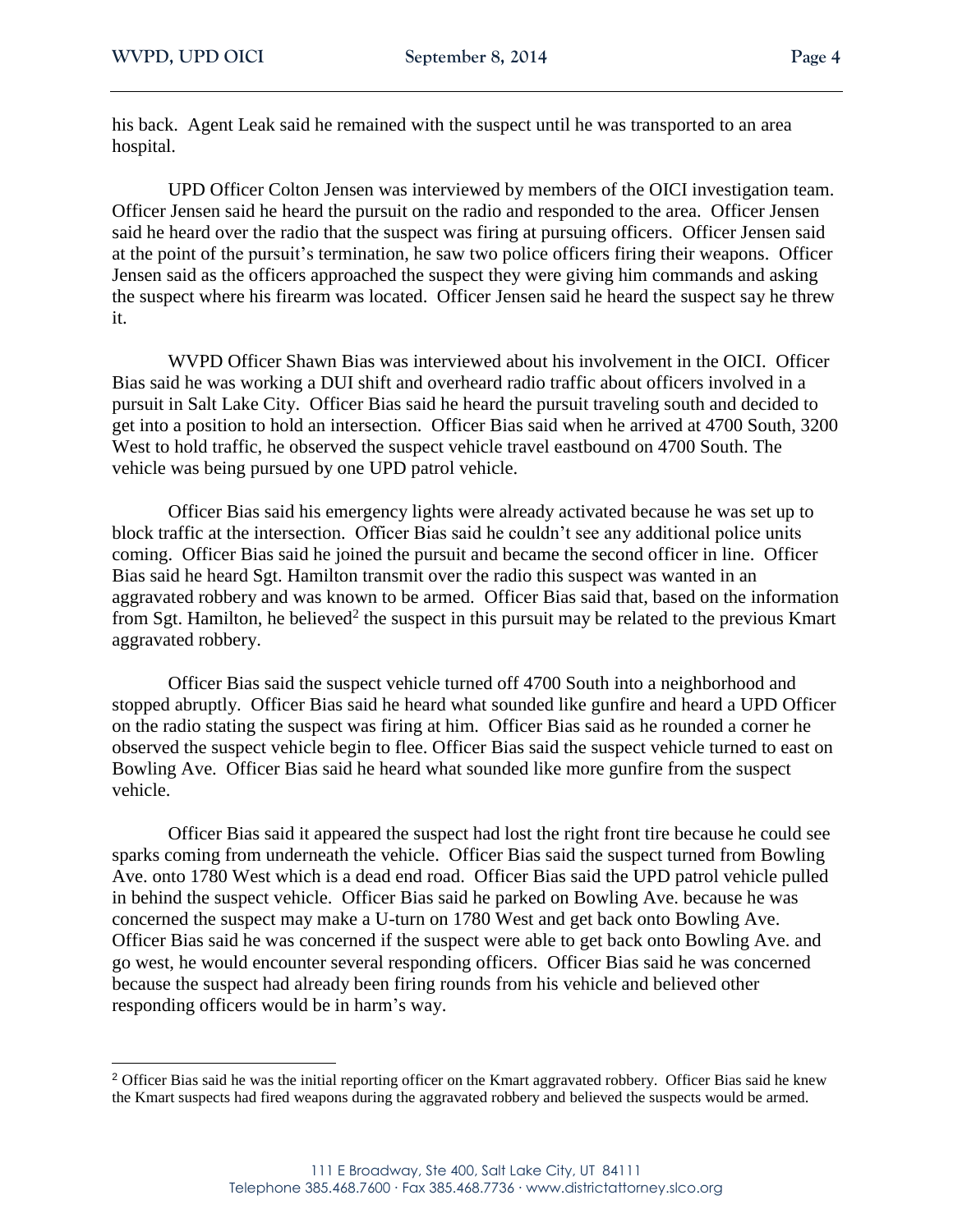$\overline{a}$ 

Officer Bias said two suspects got out of the vehicle and ran northwest. Officer Bias said he saw the UPD officer get out of his vehicle to give chase. Officer Bias said he didn't feel comfortable leaving the UPD officer alone with someone who had already been firing rounds at him. Officer Bias said as the male and female suspects were running he saw the male suspect turn around and fire rounds<sup>3</sup> at the UPD officer. Officer Bias said he didn't have a shot at that instant because the female suspect was blocking his view. Officer Bias said it was apparent the male suspect was going to shoot someone in order to get away. Officer Bias said he saw the male suspect point a firearm and fire towards where he and the UPD officer were standing. Officer Bias said he fired one shot<sup>4</sup> and the male suspect fell to the ground. Officer Bias said the female suspect fled through a gate leading to Salt Lake Community College property. Officer Bias said he feared for his life and the lives of others.

UPD Officer Olzack provided a statement about his involvement in the OICI. Officer Olzack said that he was pursuing a vehicle that failed to stop for his lights and siren. Officer Olzack said he saw a suspect firing a gun at him from the vehicle he was pursuing. Officer Olzack said he could hear gunshots and thought he heard rounds hitting the pavement around him. Officer Olzack said he heard and felt a bullet hit his police vehicle during the pursuit.

Officer Olzack said when the pursuit terminated, the suspects ran from their vehicle and Officer Olzack got out of his vehicle and ran after them. Officer Olzack said as he pursued the suspects, the male suspect turned and fired his gun at Officer Olzack. Officer Olzack said he feared for his life and the lives of others. Officer Olzack said he fired his weapon at the male suspect, taking care to try to avoid hitting the female suspect who at times was in his line of fire.

Ramon S. Franco spoke to members of the OICI investigation team. Franco said that on the night of the incident, he saw a suburban parked in the area which he hadn't seen before. Franco said he couldn't see anyone inside of the vehicle. Franco said he pulled alongside of the Suburban to see if anyone was inside. Franco said a "caravan" pulled up behind him and activated blue and white lights. Franco said he believed it was gangsters. Franco said he had his girlfriend with him who is pregnant with their child and decided to run.

Franco admitted to having a gun and firing 3-4 shots in the air while he was being chased. Franco said after he left his vehicle he again fired 2-3 shots in the air. Franco reiterated that he didn't believe he was being pursued by the police. Franco sustained two gunshot wounds for which he was treated.

Celene J. Hernandez was interviewed by members of the OICI investigation team. Hernandez said that on the night of the incident, she saw an unknown vehicle in the area. She said her friend called Franco who was driving close to the area. Hernandez said when Franco arrived he told her to get into the car. She said Franco pulled out a handgun from the driver's side door and placed it on his lap. Hernandez said as they were driving down the street, Franco pointed to a vehicle asking if that was the one she saw in the area. She said it was.

<sup>&</sup>lt;sup>3</sup> The OICI investigation recovered a total of eight spent shell casings from the areas where the suspect fired his weapon.

<sup>4</sup> The OICI investigation found that Officer Bias' weapon was down one round and one casing from his weapon was found at the scene.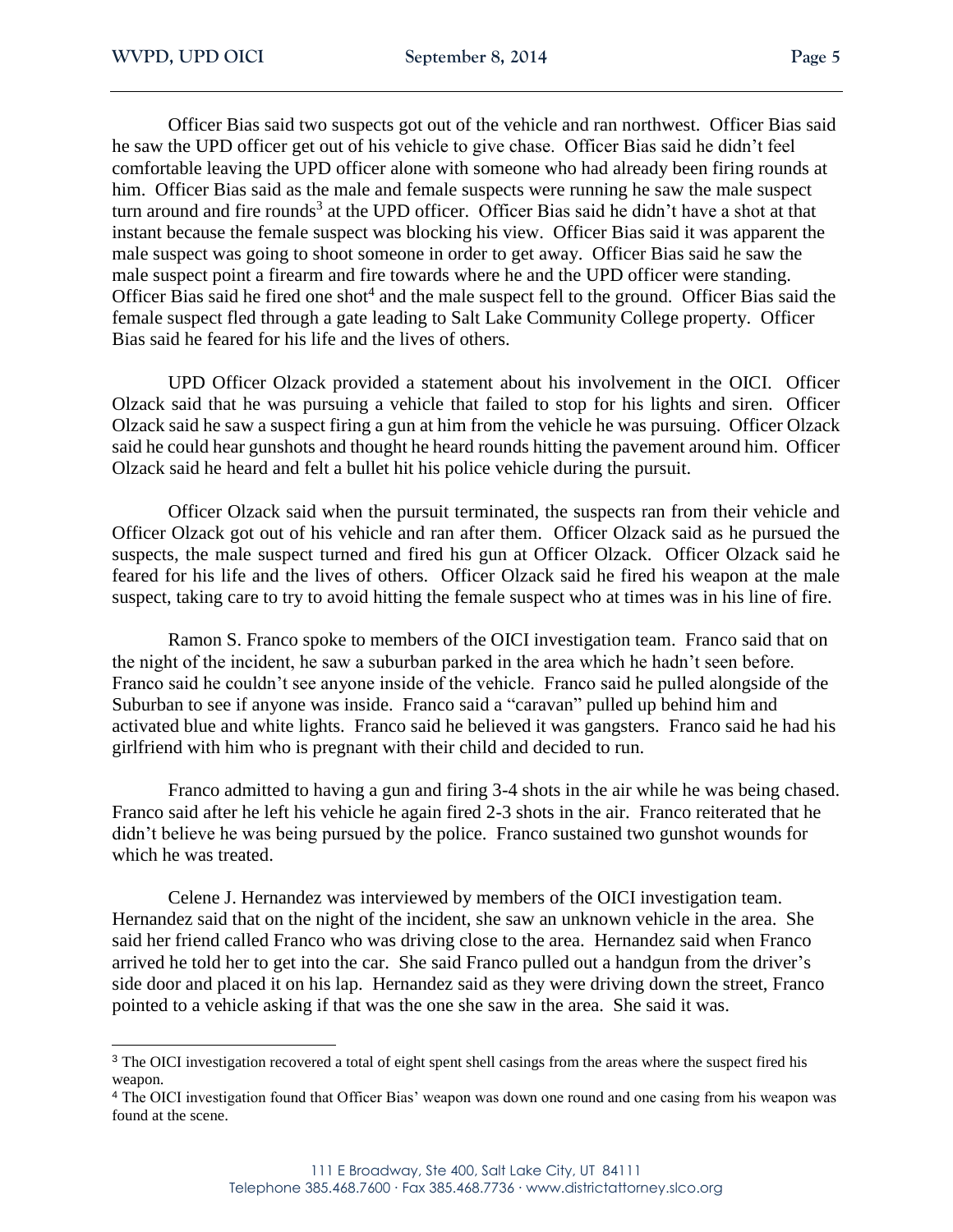Hernandez said Franco pulled up alongside the vehicle and used a flashlight to see if anyone was inside. Hernandez said as Franco was looking, a van when emergency lights pulled up behind them. Hernandez said that Franco took off. Hernandez stated she knew they were being chased by the police because she saw the red and blue lights and heard police sirens. Hernandez said there were a lot of police officers in the pursuit. Hernandez said Franco fired at the police officers as he started to run from the vehicle and again after he had left the vehicle. Hernandez said Franco told her to run. Hernandez said as she was running she was within an inch or two of Franco when she felt something hit her side. Hernandez sustained one gunshot wound to her right hip.

#### **DISCUSSION**

#### *1. Use of Deadly Force: Utah State Law*

Individuals (including but not limited to peace officers) are justified in using deadly force to defend themselves under circumstances outlined by law. Utah Code Ann. 76-2-402 states that a "person is justified in threatening or using force against another when and to the extent that the person reasonably believes that force or a threat of force is necessary to defend the person or a third person against another person's imminent use of unlawful force." *Id.* This section also states: "A person is justified in using force intended or likely to cause death or serious bodily injury only if the person reasonably believes that force is necessary to prevent death or serious bodily injury to the person or a third person as a result of another person's imminent use of unlawful force, or to prevent the commission of a forcible felony<sup>5</sup> ." *Id.*

In addition to the justifications set forth above regarding the use of deadly force, peace officers are justified in using deadly force when:

> "effecting an arrest or preventing an escape from custody following an arrest, where the officer reasonably believes that deadly force is necessary to prevent the arrest from being defeated by escape; and the officer has probable cause to believe that the suspect has committed a felony offense involving the infliction or threatened infliction of death or serious bodily injury; or the officer has probable cause to believe the suspect poses a threat of death or serious bodily injury to the officer or to others if apprehension is delayed; or the officer reasonably believes that the use of deadly force is necessary to prevent death or serious bodily injury to the officer or another person." U.C.A. 76-2-404.

In essence, the analysis for the use of deadly force to prevent death or serious bodily injury (whether to individuals or peace officers) turns on similar elements: *individuals*: "A person is justified in using force intended or likely to cause death or serious bodily injury only if the person reasonably believes that force is necessary to prevent death or serious bodily injury to the person or a third person as a result of another person's imminent use of unlawful force" U.C.A. 76-2-

<sup>5</sup> Utah Code 76-2-402(4)(a): "For purposes of this section, a forcible felony includes aggravated assault, mayhem, aggravated murder, murder, manslaughter, kidnapping, and aggravated kidnapping, rape, forcible sodomy, rape of a child, object rape, object rape of a child, sexual abuse of a child, aggravated sexual abuse of a child, and aggravated sexual assault as defined in Title 76, Chapter 5, Offenses Against the Person, and arson, robbery, and burglary as defined in Title 76, Chapter 6, Offenses Against Property."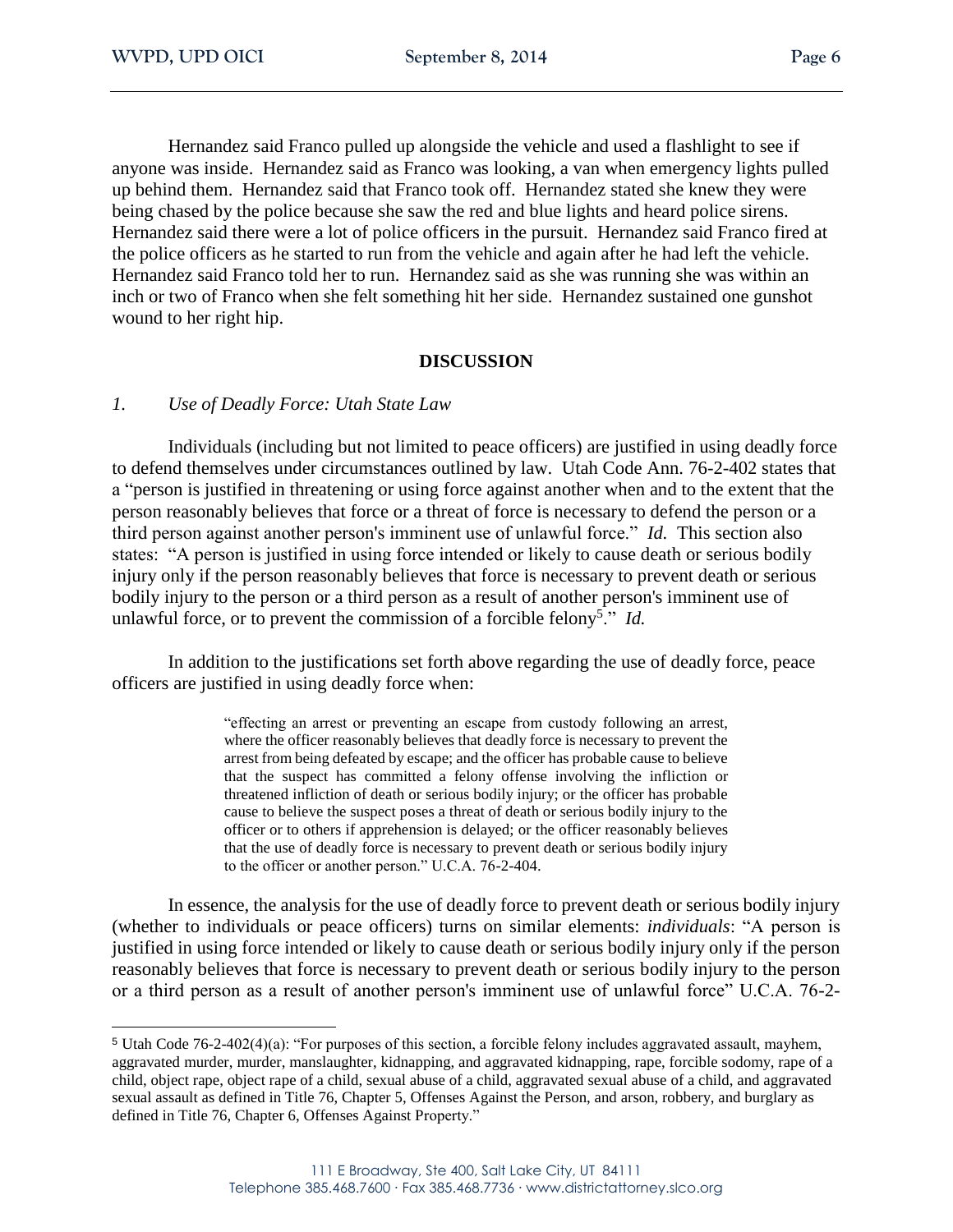402(1)(a),(b); *peace officers*: "the officer reasonably believes that the use of deadly force is necessary to prevent death or serious bodily injury to the officer or another person," or to effect an arrest under circumstances set forth in law. See, U.C.A. 76-2-404. The justification for the use of deadly force by a peace officer requires that the officer "reasonably believe" that the use of deadly force is "necessary to prevent" the threat of "death or serious bodily injury."

## *2. Officer Bias Reasonably Believed Deadly Force was Necessary*.

Officer Bias believed the fleeing suspects may have been involved with and/or related to the Kmart aggravated robbery that recently occurred. Office Bias said he believed that the Kmart suspects were armed and fired weapons during the aggravated robbery. During the pursuit, Officer Bias obtained information which reasonably caused him to worry that the fleeing suspect(s) may be violent.

Officer Bias said he witnessed Franco's dangerous conduct during the pursuit and Franco's use of deadly force against police officers. Officer Bias said he perceived and obtained information that Franco fired a weapon at officers during the pursuit. Moreover, Officer Bias saw Franco fire his weapon at Officer Olzack after the pursuit terminated and Franco fled from his vehicle. Officer Bias witnessed Franco's unlawful use of deadly force against officers

Officer Bias also witnessed Franco's attempts at escape and avoiding arrest. Officer Bias knew that Franco had been engaged in a high speed pursuit and saw Franco flee on foot once the vehicle pursuit terminated. Knowing that Franco was trying to run with a weapon (that he fired while on foot) Officer Bias reasonably believed that deadly force was necessary to prevent Franco's arrest from being defeated by escape because Officer Bias had probable cause to believe that Franco posed a threat of death or serious bodily injury to the officers or to others if Franco's apprehension was delayed. Officer Bias' use of deadly force was "justified" under Utah law.

#### 3. *Officer Olzack Reasonably Believed Deadly Force was Necessary*

Officer Olzack witnessed Franco's dangerous driving and Franco's use of deadly force against him during the pursuit. Officer Olzack saw Franco fire his weapon at him after the pursuit terminated and Franco fled from his vehicle. Officer Olzack reasonably believed that deadly force was necessary to prevent death or serious bodily injury to himself and/or others.

Officer Olzack also witnessed Franco's attempts at escape and avoiding arrest. Officer Olzack knew that Franco had been engaged in a high speed pursuit and saw Franco flee on foot once the vehicle pursuit terminated. Knowing that Franco was trying to run while firing his gun, Officer Olzack reasonably believed that deadly force was necessary to prevent Franco's arrest from being defeated by escape. Officer Olzack had probable cause to believe that Franco posed a threat of death or serious bodily injury to the officers or to others if Franco's apprehension was delayed. Officer Olzack's use of deadly force was "justified" under Utah law.